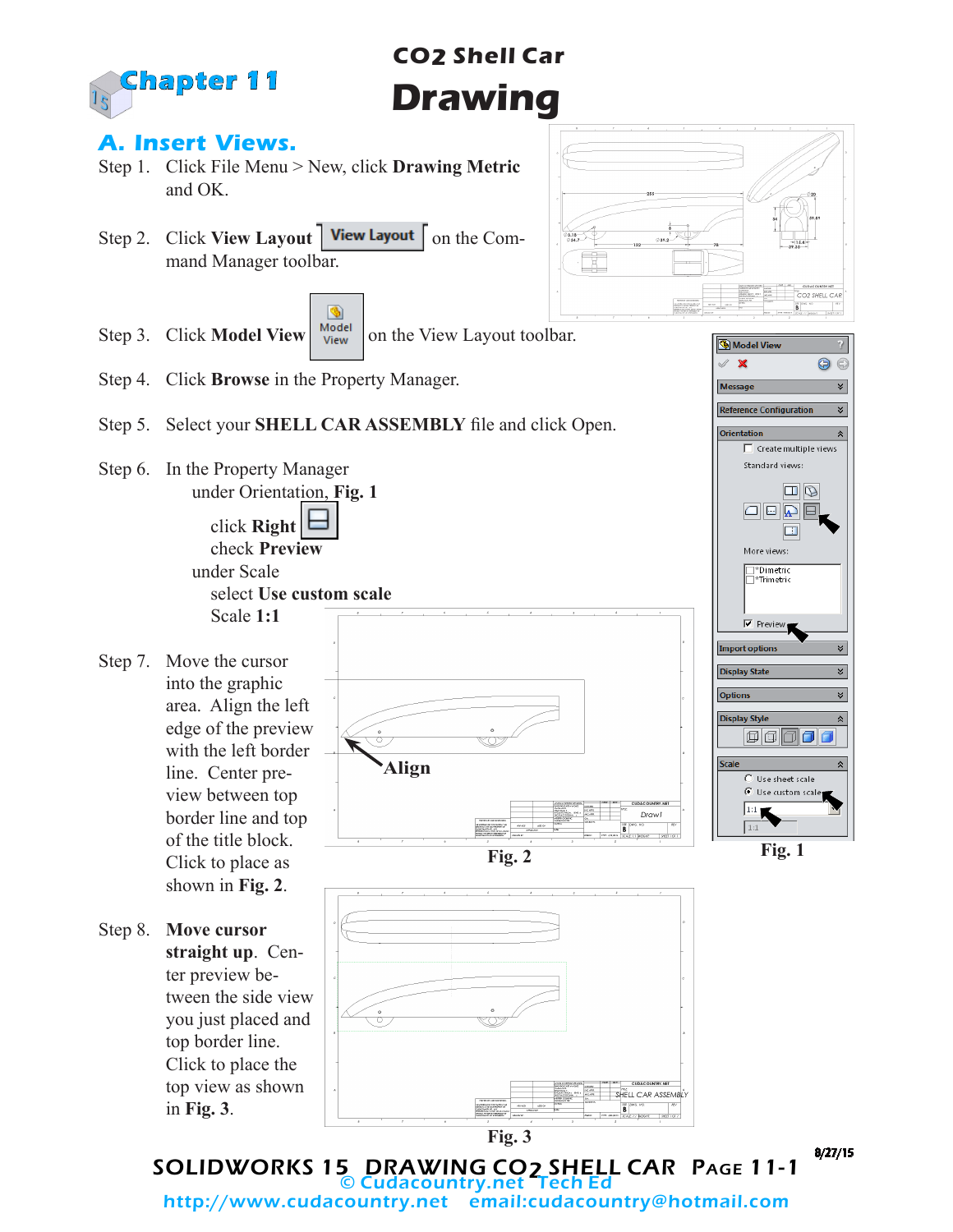- Step 9. Move the cursor straight down below the side view. Center the preview between the side view and top of title block. Click to place the bottom view as shown in **Fig. 4**.
- Step 10. Move the cursor to the right of the side view. Center the preview between the side view and right border line. Click to place the back view as shown in **Fig. 5**.



## **B. Save as "CO2 SHELL CAR".**

Step 1. Click File Menu > Save As.

Step 2. Key-in **CO2 SHELL CAR** for the filename and press ENTER.

#### SOLIDWORKS 15 DRAWING CO2 SHELL CAR Page 11-2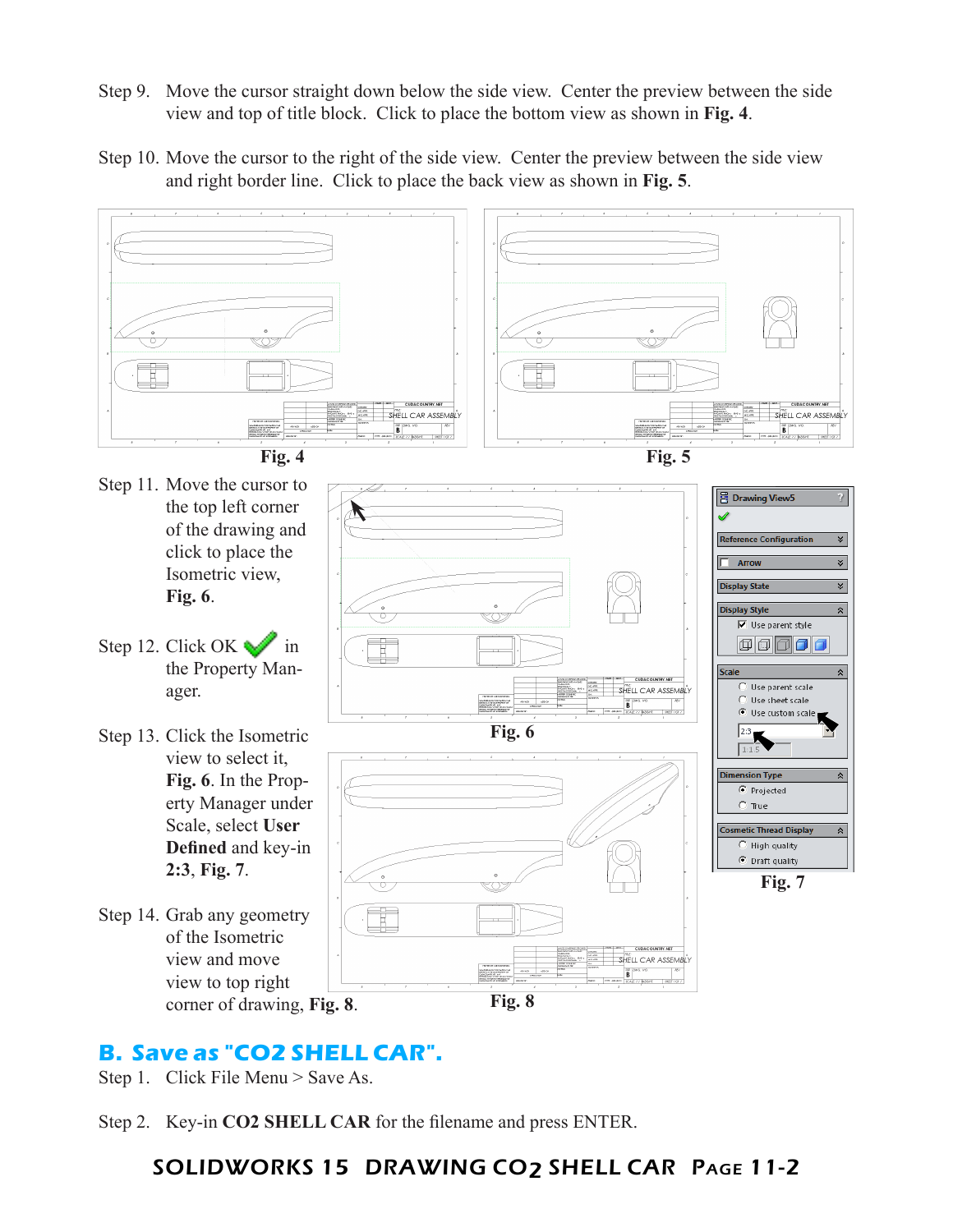

Step 4. Add the dimensions to the side view as shown in **Fig. 10**. To Smart dimension click the line then move the cursor out away from the line and click. Arrange the dimensions as **Fig. 10**. **You can only place dimensions here- you can not change dimensions**. To dimension an axle or wheel diameter, click circle, then move the cursor away from the circle and click.



- Step 5. Use **F** key on keyboard to **fit** drawing. Use the **Zoom to Area** in the View toolbar to drag a zoom window around the **back view**.Escape to unselect Zoom to Area.
- Step 6. Add the dimensions to the **back view** as shown in **Fig. 11**.



SOLIDWORKS 15 DRAWING CO2 SHELL CAR Page 11-3